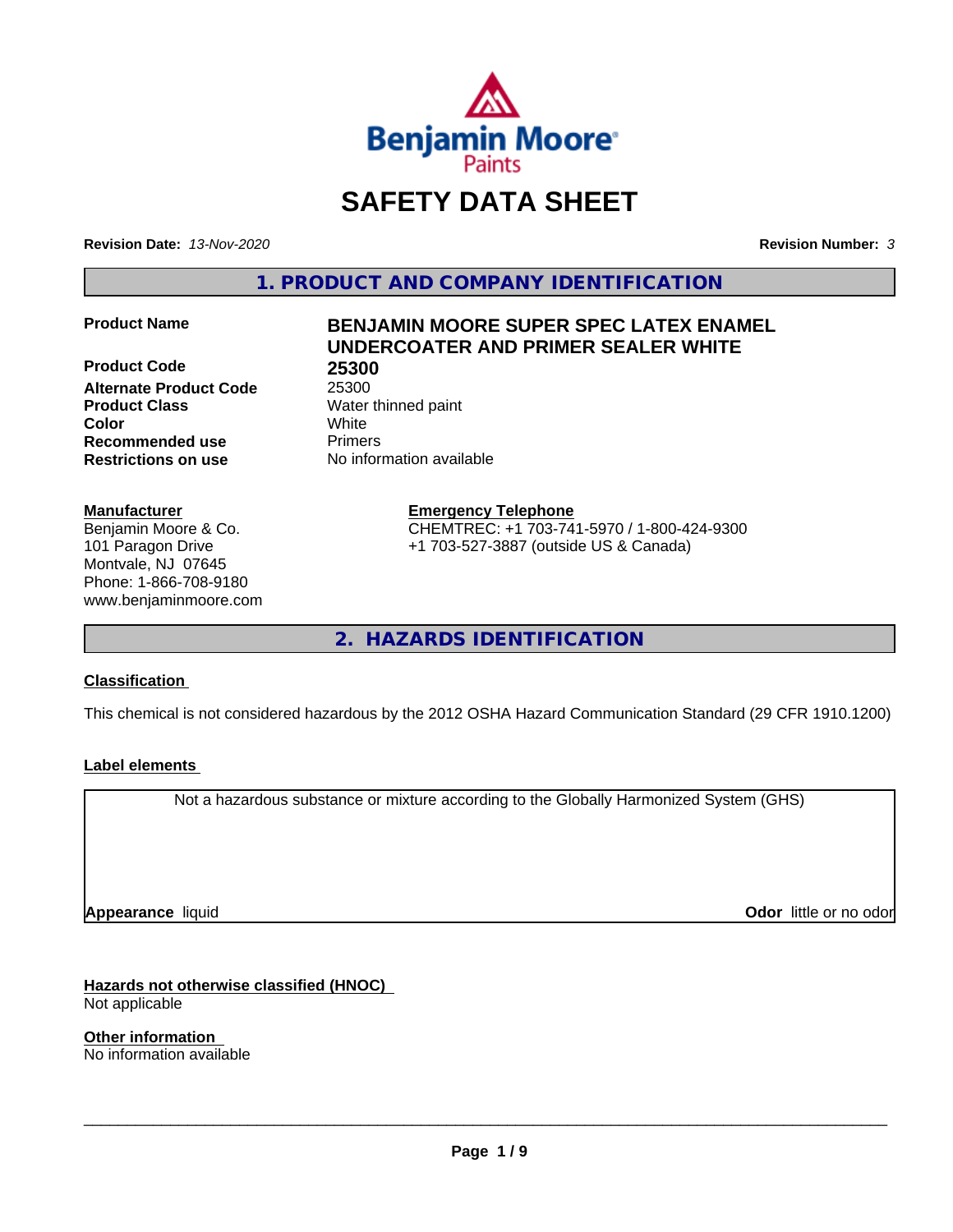**WARNING:** This product contains isothiazolinone compounds at levels of <0.1%. These substances are biocides commonly found in most paints and a variety of personal care products as a preservative. Certain individuals may be sensitive or allergic to these substances, even at low levels.

 $\_$  ,  $\_$  ,  $\_$  ,  $\_$  ,  $\_$  ,  $\_$  ,  $\_$  ,  $\_$  ,  $\_$  ,  $\_$  ,  $\_$  ,  $\_$  ,  $\_$  ,  $\_$  ,  $\_$  ,  $\_$  ,  $\_$  ,  $\_$  ,  $\_$  ,  $\_$  ,  $\_$  ,  $\_$  ,  $\_$  ,  $\_$  ,  $\_$  ,  $\_$  ,  $\_$  ,  $\_$  ,  $\_$  ,  $\_$  ,  $\_$  ,  $\_$  ,  $\_$  ,  $\_$  ,  $\_$  ,  $\_$  ,  $\_$  ,

### **3. COMPOSITION INFORMATION ON COMPONENTS**

| Chemical name    | <b>CAS No.</b> | Weight-%  |
|------------------|----------------|-----------|
| Limestone        | 1317-65-3      | $15 - 20$ |
| Titanium dioxide | 13463-67-7     | $5 - 10$  |
| Kaolin, calcined | 92704-41-1     | $-$       |
| Kaolin           | 1332-58-7      | - 5       |

|                                                  | 4. FIRST AID MEASURES                                                                                    |
|--------------------------------------------------|----------------------------------------------------------------------------------------------------------|
| <b>General Advice</b>                            | No hazards which require special first aid measures.                                                     |
| <b>Eye Contact</b>                               | Rinse thoroughly with plenty of water for at least 15 minutes and consult a<br>physician.                |
| <b>Skin Contact</b>                              | Wash off immediately with soap and plenty of water while removing all<br>contaminated clothes and shoes. |
| <b>Inhalation</b>                                | Move to fresh air. If symptoms persist, call a physician.                                                |
| Ingestion                                        | Clean mouth with water and afterwards drink plenty of water. Consult a physician<br>if necessary.        |
| <b>Most Important</b><br><b>Symptoms/Effects</b> | None known.                                                                                              |
| <b>Notes To Physician</b>                        | Treat symptomatically.                                                                                   |
|                                                  | 5. FIRE-FIGHTING MEASURES                                                                                |
|                                                  |                                                                                                          |

| <b>Suitable Extinguishing Media</b>                   | Use extinguishing measures that are appropriate to local<br>circumstances and the surrounding environment.                                   |
|-------------------------------------------------------|----------------------------------------------------------------------------------------------------------------------------------------------|
| Protective equipment and precautions for firefighters | As in any fire, wear self-contained breathing apparatus<br>pressure-demand, MSHA/NIOSH (approved or equivalent)<br>and full protective gear. |
| <b>Specific Hazards Arising From The Chemical</b>     | Closed containers may rupture if exposed to fire or<br>extreme heat.                                                                         |
| Sensitivity to mechanical impact                      | No                                                                                                                                           |
| Sensitivity to static discharge                       | No                                                                                                                                           |
| <b>Flash Point Data</b>                               |                                                                                                                                              |
|                                                       |                                                                                                                                              |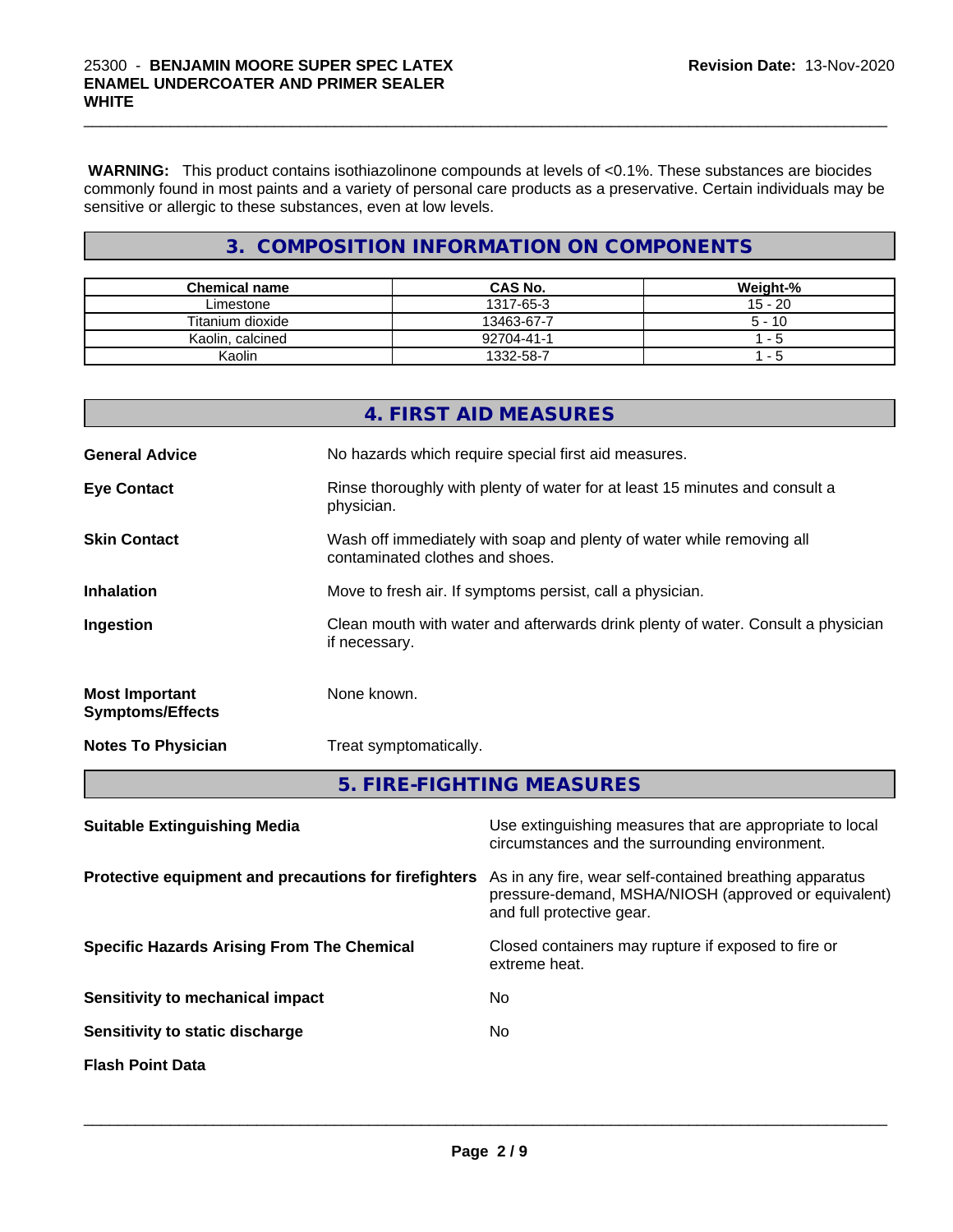| Flash point (°F)<br>Flash Point (°C)<br><b>Method</b>         |                        | Not applicable<br>Not applicable<br>Not applicable |                                |
|---------------------------------------------------------------|------------------------|----------------------------------------------------|--------------------------------|
| <b>Flammability Limits In Air</b>                             |                        |                                                    |                                |
| Lower flammability limit:<br><b>Upper flammability limit:</b> |                        | Not applicable<br>Not applicable                   |                                |
| <b>NFPA</b><br>Health: 1                                      | <b>Flammability: 0</b> | <b>Instability: 0</b>                              | <b>Special: Not Applicable</b> |
| <b>NFPA Legend</b><br>0 - Not Hazardous<br>1 - Slightly       |                        |                                                    |                                |

- 2 Moderate
- 3 High
- 4 Severe

*The ratings assigned are only suggested ratings, the contractor/employer has ultimate responsibilities for NFPA ratings where this system is used.*

*Additional information regarding the NFPA rating system is available from the National Fire Protection Agency (NFPA) at www.nfpa.org.*

### **6. ACCIDENTAL RELEASE MEASURES**

| <b>Personal Precautions</b>      | Avoid contact with skin, eyes and clothing. Ensure adequate ventilation.                             |
|----------------------------------|------------------------------------------------------------------------------------------------------|
| <b>Other Information</b>         | Prevent further leakage or spillage if safe to do so.                                                |
| <b>Environmental precautions</b> | See Section 12 for additional Ecological Information.                                                |
| <b>Methods for Cleaning Up</b>   | Soak up with inert absorbent material. Sweep up and shovel into suitable<br>containers for disposal. |

### **7. HANDLING AND STORAGE**

| <b>Handling</b>               | Avoid contact with skin, eyes and clothing. Avoid breathing vapors, spray mists or<br>sanding dust. In case of insufficient ventilation, wear suitable respiratory<br>equipment. |
|-------------------------------|----------------------------------------------------------------------------------------------------------------------------------------------------------------------------------|
| <b>Storage</b>                | Keep container tightly closed. Keep out of the reach of children.                                                                                                                |
| <b>Incompatible Materials</b> | No information available                                                                                                                                                         |

### **8. EXPOSURE CONTROLS/PERSONAL PROTECTION**

#### **Exposure Limits**

| <b>Chemical name</b> | <b>ACGIH TLV</b>                           | <b>OSHA PEL</b>            |
|----------------------|--------------------------------------------|----------------------------|
| Limestone            | N/E                                        | 15 mg/m <sup>3</sup> - TWA |
|                      |                                            | $5 \text{ ma/m}^3$ - TWA   |
| Titanium dioxide     | TWA: $10 \text{ mg/m}^3$                   | 15 mg/m $3$ - TWA          |
| Kaolin               | TWA: $2 \text{ mg/m}^3$ particulate matter | 15 mg/m <sup>3</sup> - TWA |
|                      | containing no asbestos and <1%             | $5 \text{ mg/m}^3$ - TWA   |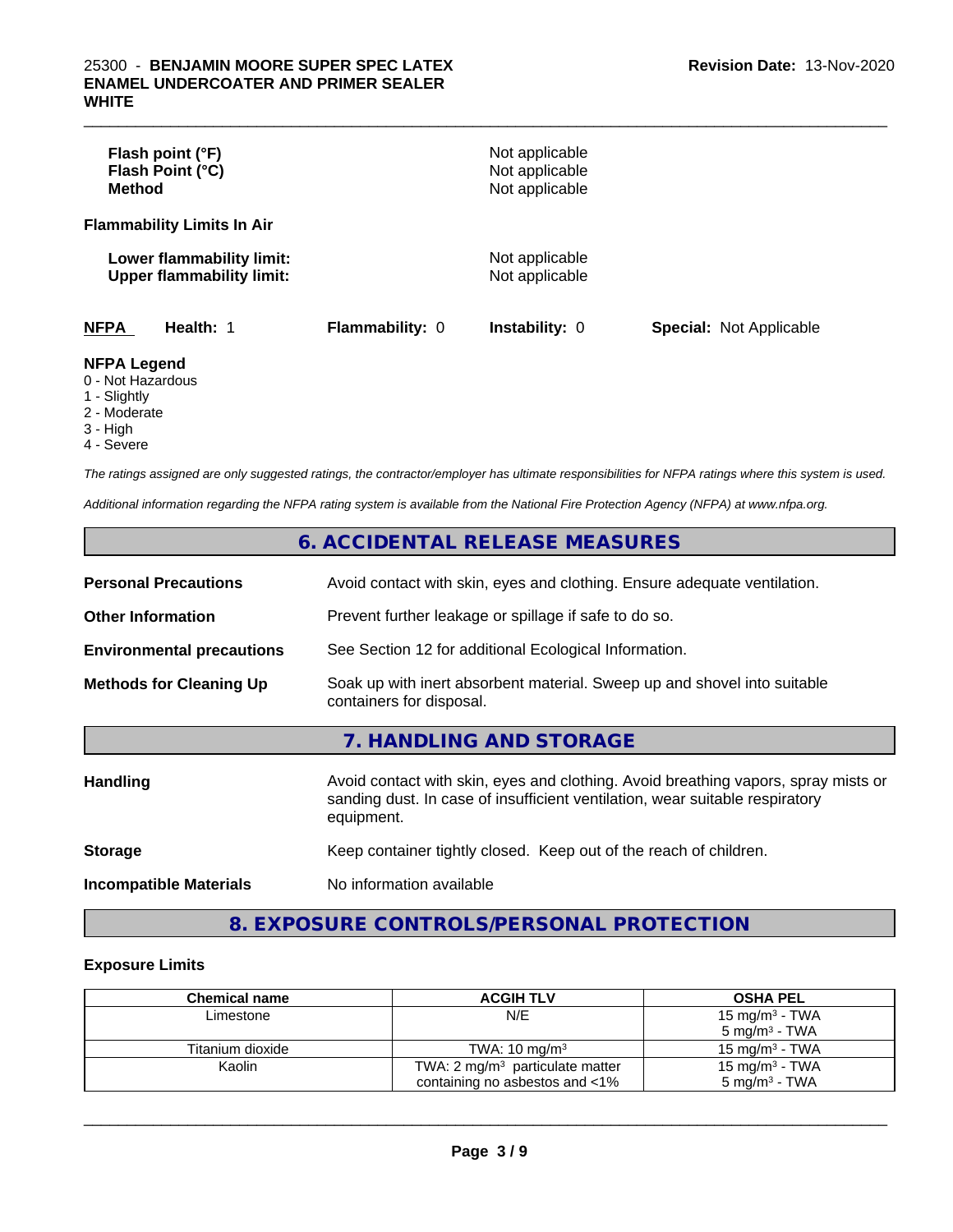#### $\_$  ,  $\_$  ,  $\_$  ,  $\_$  ,  $\_$  ,  $\_$  ,  $\_$  ,  $\_$  ,  $\_$  ,  $\_$  ,  $\_$  ,  $\_$  ,  $\_$  ,  $\_$  ,  $\_$  ,  $\_$  ,  $\_$  ,  $\_$  ,  $\_$  ,  $\_$  ,  $\_$  ,  $\_$  ,  $\_$  ,  $\_$  ,  $\_$  ,  $\_$  ,  $\_$  ,  $\_$  ,  $\_$  ,  $\_$  ,  $\_$  ,  $\_$  ,  $\_$  ,  $\_$  ,  $\_$  ,  $\_$  ,  $\_$  , 25300 - **BENJAMIN MOORE SUPER SPEC LATEX ENAMEL UNDERCOATER AND PRIMER SEALER WHITE**

| $\cdots$<br>$-1$<br>ж<br>ішса<br><br>,,,, |  |
|-------------------------------------------|--|
|                                           |  |

#### **Legend**

ACGIH - American Conference of Governmental Industrial Hygienists Exposure Limits OSHA - Occupational Safety & Health Administration Exposure Limits N/E - Not Established

| <b>Engineering Measures</b> |  | Ensure adequate ventilation, especially in confined areas. |
|-----------------------------|--|------------------------------------------------------------|
|-----------------------------|--|------------------------------------------------------------|

| <b>Personal Protective Equipment</b> |                                                                          |
|--------------------------------------|--------------------------------------------------------------------------|
| <b>Eye/Face Protection</b>           | Safety glasses with side-shields.                                        |
| <b>Skin Protection</b>               | Protective gloves and impervious clothing.                               |
| <b>Respiratory Protection</b>        | In case of insufficient ventilation wear suitable respiratory equipment. |
| <b>Hygiene Measures</b>              | Avoid contact with skin, eyes and clothing. Remove and wash contaminated |

### **9. PHYSICAL AND CHEMICAL PROPERTIES**

clothing before re-use. Wash thoroughly after handling.

**Appearance** liquid **and a limitation of the contract of the contract of the contract of the contract of the contract of the contract of the contract of the contract of the contract of the contract of the contract of the c Odor Threshold No information available No information available Density (Ibs/gal)** 10.85 - 10.95 **Specific Gravity** 1.30 - 1.32 **pH pH**  $\blacksquare$ **Viscosity (cps)** No information available **Solubility(ies)** No information available **Water solubility** No information available **Evaporation Rate No information available No information available Vapor pressure** No information available **Vapor density**<br> **We Solids**<br>
We Solids
2015<br>
2015<br>
2016<br>
2016<br>
2016<br>
2016<br>
2017 **Wt. % Solids** 40 - 55<br> **Vol. % Solids** 25 - 40 **Vol. % Solids** 25 - 40<br> **Wt. % Volatiles** 25 - 40 **Wt. % Volatiles Vol. % Volatiles** 60 - 75 **VOC Regulatory Limit (g/L)** < 100 **Boiling Point (°F)** 212 **Boiling Point (°C)** 100 **Freezing point (°F)** 32 **Freezing Point (°C)** 0 **Flash point (°F) Flash Point (°C)** Not applicable **Method**<br> **Flammability (solid, gas)**<br> **Commability (solid, gas)**<br>
Mot applicable **Flammability (solid, gas)**<br> **Upper flammability limit:**<br>
Upper flammability limit: **Upper flammability limit: Lower flammability limit:**<br> **Autoignition Temperature (°F)** Not applicable Not applicable **Autoignition Temperature (°F) Autoignition Temperature (°C)** No information available **Decomposition Temperature (°F)** No information available **Decomposition Temperature (°C)** No information available **Partition coefficient** No information available

little or no odor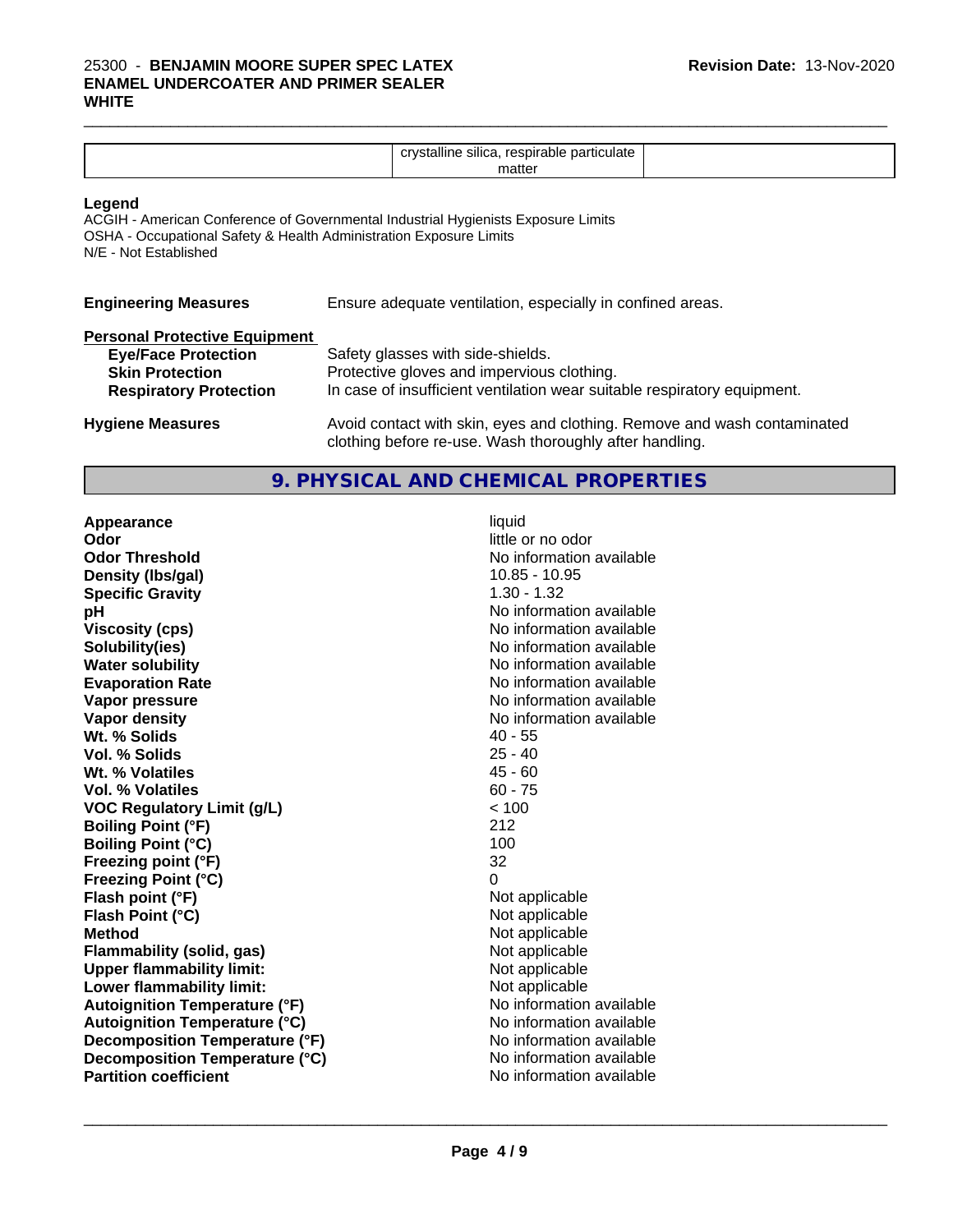| 10. STABILITY AND REACTIVITY |  |  |
|------------------------------|--|--|
|------------------------------|--|--|

| <b>Reactivity</b>                         | Not Applicable                           |
|-------------------------------------------|------------------------------------------|
| <b>Chemical Stability</b>                 | Stable under normal conditions.          |
| <b>Conditions to avoid</b>                | Prevent from freezing.                   |
| <b>Incompatible Materials</b>             | No materials to be especially mentioned. |
| <b>Hazardous Decomposition Products</b>   | None under normal use.                   |
| <b>Possibility of hazardous reactions</b> | None under normal conditions of use.     |

## **11. TOXICOLOGICAL INFORMATION**

| <b>Product Information</b>                                                                                                                                                                                                                                                                                                                                                     |                                                                                                                                                                                                                                                                                                                                                                                                                                                                                                                                                                                  |
|--------------------------------------------------------------------------------------------------------------------------------------------------------------------------------------------------------------------------------------------------------------------------------------------------------------------------------------------------------------------------------|----------------------------------------------------------------------------------------------------------------------------------------------------------------------------------------------------------------------------------------------------------------------------------------------------------------------------------------------------------------------------------------------------------------------------------------------------------------------------------------------------------------------------------------------------------------------------------|
| Information on likely routes of exposure                                                                                                                                                                                                                                                                                                                                       |                                                                                                                                                                                                                                                                                                                                                                                                                                                                                                                                                                                  |
| <b>Principal Routes of Exposure</b>                                                                                                                                                                                                                                                                                                                                            | Eye contact, skin contact and inhalation.                                                                                                                                                                                                                                                                                                                                                                                                                                                                                                                                        |
| <b>Acute Toxicity</b>                                                                                                                                                                                                                                                                                                                                                          |                                                                                                                                                                                                                                                                                                                                                                                                                                                                                                                                                                                  |
| <b>Product Information</b>                                                                                                                                                                                                                                                                                                                                                     | No information available                                                                                                                                                                                                                                                                                                                                                                                                                                                                                                                                                         |
|                                                                                                                                                                                                                                                                                                                                                                                | Symptoms related to the physical, chemical and toxicological characteristics                                                                                                                                                                                                                                                                                                                                                                                                                                                                                                     |
| <b>Symptoms</b>                                                                                                                                                                                                                                                                                                                                                                | No information available                                                                                                                                                                                                                                                                                                                                                                                                                                                                                                                                                         |
|                                                                                                                                                                                                                                                                                                                                                                                | Delayed and immediate effects as well as chronic effects from short and long-term exposure                                                                                                                                                                                                                                                                                                                                                                                                                                                                                       |
| Eye contact<br><b>Skin contact</b><br><b>Inhalation</b><br>Ingestion<br><b>Sensitization</b><br><b>Neurological Effects</b><br><b>Mutagenic Effects</b><br><b>Reproductive Effects</b><br><b>Developmental Effects</b><br><b>Target organ effects</b><br><b>STOT - single exposure</b><br><b>STOT - repeated exposure</b><br>Other adverse effects<br><b>Aspiration Hazard</b> | May cause slight irritation.<br>Substance may cause slight skin irritation. Prolonged or repeated contact may dry<br>skin and cause irritation.<br>May cause irritation of respiratory tract.<br>Ingestion may cause gastrointestinal irritation, nausea, vomiting and diarrhea.<br>No information available<br>No information available.<br>No information available.<br>No information available.<br>No information available.<br>No information available.<br>No information available.<br>No information available.<br>No information available.<br>No information available |

**Numerical measures of toxicity**

**The following values are calculated based on chapter 3.1 of the GHS document**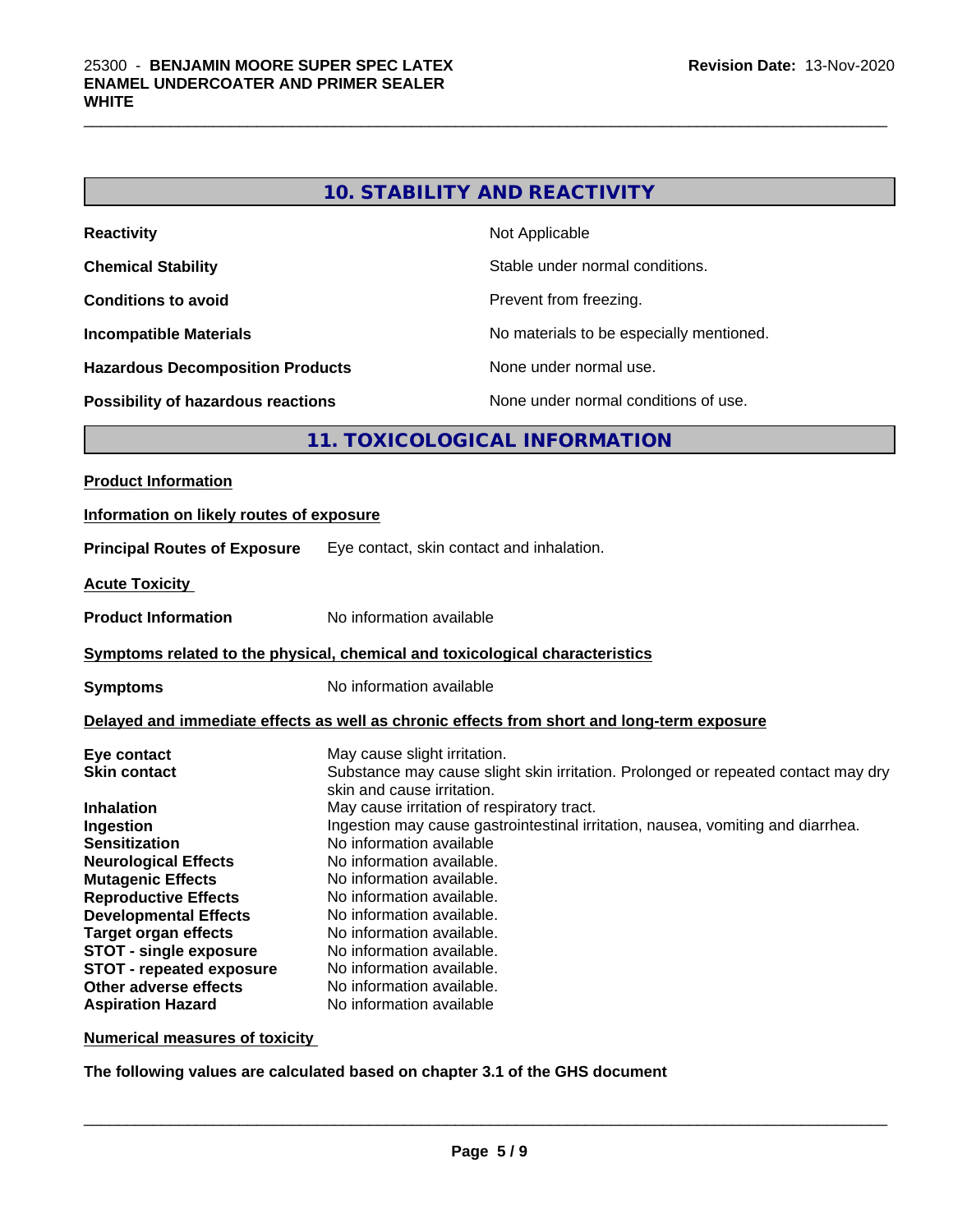#### **ATEmix (oral)** 93041 mg/kg

#### **Component Information**

| Chemical name                  | Oral LD50             | Dermal LD50          | Inhalation LC50 |
|--------------------------------|-----------------------|----------------------|-----------------|
| Titanium dioxide<br>13463-67-7 | $> 10000$ mg/kg (Rat) |                      |                 |
| Kaolin, calcined<br>92704-41-1 | $>$ 2000 mg/kg (Rat)  |                      |                 |
| Kaolin<br>1332-58-7            | $>$ 5000 mg/kg (Rat)  | $>$ 5000 mg/kg (Rat) |                 |

#### **Chronic Toxicity**

#### **Carcinogenicity**

*The information below indicateswhether each agency has listed any ingredient as a carcinogen:.*

| <b>Chemical name</b>   | <b>IARC</b>                   | <b>NTP</b> | OSHA   |  |
|------------------------|-------------------------------|------------|--------|--|
|                        | .<br>2B<br>Possible<br>≞Human |            | Listed |  |
| n dioxide<br>l itanıum | Carcinoɑen                    |            |        |  |

• Although IARC has classified titanium dioxide as possibly carcinogenic to humans (2B), their summary concludes: "No significant exposure to titanium dioxide is thought to occur during the use of products in which titanium dioxide is bound to other materials, such as paint."

#### **Legend**

IARC - International Agency for Research on Cancer NTP - National Toxicity Program OSHA - Occupational Safety & Health Administration

**12. ECOLOGICAL INFORMATION**

#### **Ecotoxicity Effects**

The environmental impact of this product has not been fully investigated.

#### **Product Information**

#### **Acute Toxicity to Fish**

No information available

#### **Acute Toxicity to Aquatic Invertebrates**

No information available

#### **Acute Toxicity to Aquatic Plants**

No information available

#### **Persistence / Degradability**

No information available.

#### **Bioaccumulation**

No information available.

#### **Mobility in Environmental Media**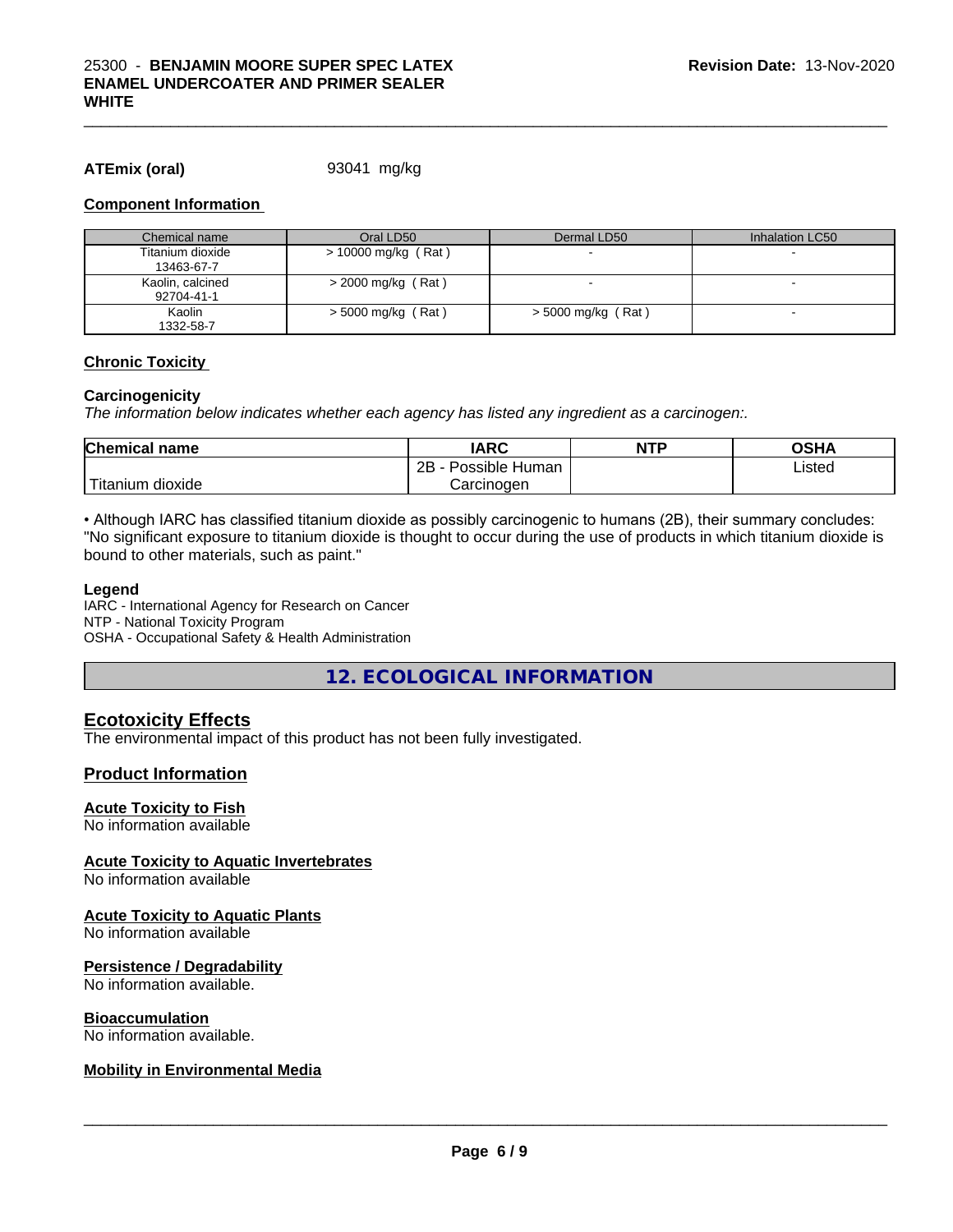No information available.

#### **Ozone**

No information available

#### **Component Information**

#### **Acute Toxicity to Fish**

Titanium dioxide  $\overline{\text{LC50:}}$  > 1000 mg/L (Fathead Minnow - 96 hr.)

#### **Acute Toxicity to Aquatic Invertebrates**

No information available

#### **Acute Toxicity to Aquatic Plants**

No information available

|                                                                                                                                                                     | 13. DISPOSAL CONSIDERATIONS                                                                                                                                                                                               |
|---------------------------------------------------------------------------------------------------------------------------------------------------------------------|---------------------------------------------------------------------------------------------------------------------------------------------------------------------------------------------------------------------------|
| <b>Waste Disposal Method</b>                                                                                                                                        | Dispose of in accordance with federal, state, and local regulations. Local<br>requirements may vary, consult your sanitation department or state-designated<br>environmental protection agency for more disposal options. |
|                                                                                                                                                                     | 14. TRANSPORT INFORMATION                                                                                                                                                                                                 |
| <b>DOT</b>                                                                                                                                                          | Not regulated                                                                                                                                                                                                             |
| <b>ICAO / IATA</b>                                                                                                                                                  | Not regulated                                                                                                                                                                                                             |
| <b>IMDG / IMO</b>                                                                                                                                                   | Not regulated                                                                                                                                                                                                             |
|                                                                                                                                                                     | <b>15. REGULATORY INFORMATION</b>                                                                                                                                                                                         |
| <b>International Inventories</b>                                                                                                                                    |                                                                                                                                                                                                                           |
| <b>TSCA: United States</b><br><b>DSL: Canada</b>                                                                                                                    | Yes - All components are listed or exempt.<br>Yes - All components are listed or exempt.                                                                                                                                  |
| <b>Federal Regulations</b>                                                                                                                                          |                                                                                                                                                                                                                           |
| SARA 311/312 hazardous categorization<br>Acute health hazard<br><b>Chronic Health Hazard</b><br>Fire hazard<br>Sudden release of pressure hazard<br>Reactive Hazard | No<br><b>No</b><br>No<br>No.<br>No                                                                                                                                                                                        |

 $\_$  ,  $\_$  ,  $\_$  ,  $\_$  ,  $\_$  ,  $\_$  ,  $\_$  ,  $\_$  ,  $\_$  ,  $\_$  ,  $\_$  ,  $\_$  ,  $\_$  ,  $\_$  ,  $\_$  ,  $\_$  ,  $\_$  ,  $\_$  ,  $\_$  ,  $\_$  ,  $\_$  ,  $\_$  ,  $\_$  ,  $\_$  ,  $\_$  ,  $\_$  ,  $\_$  ,  $\_$  ,  $\_$  ,  $\_$  ,  $\_$  ,  $\_$  ,  $\_$  ,  $\_$  ,  $\_$  ,  $\_$  ,  $\_$  ,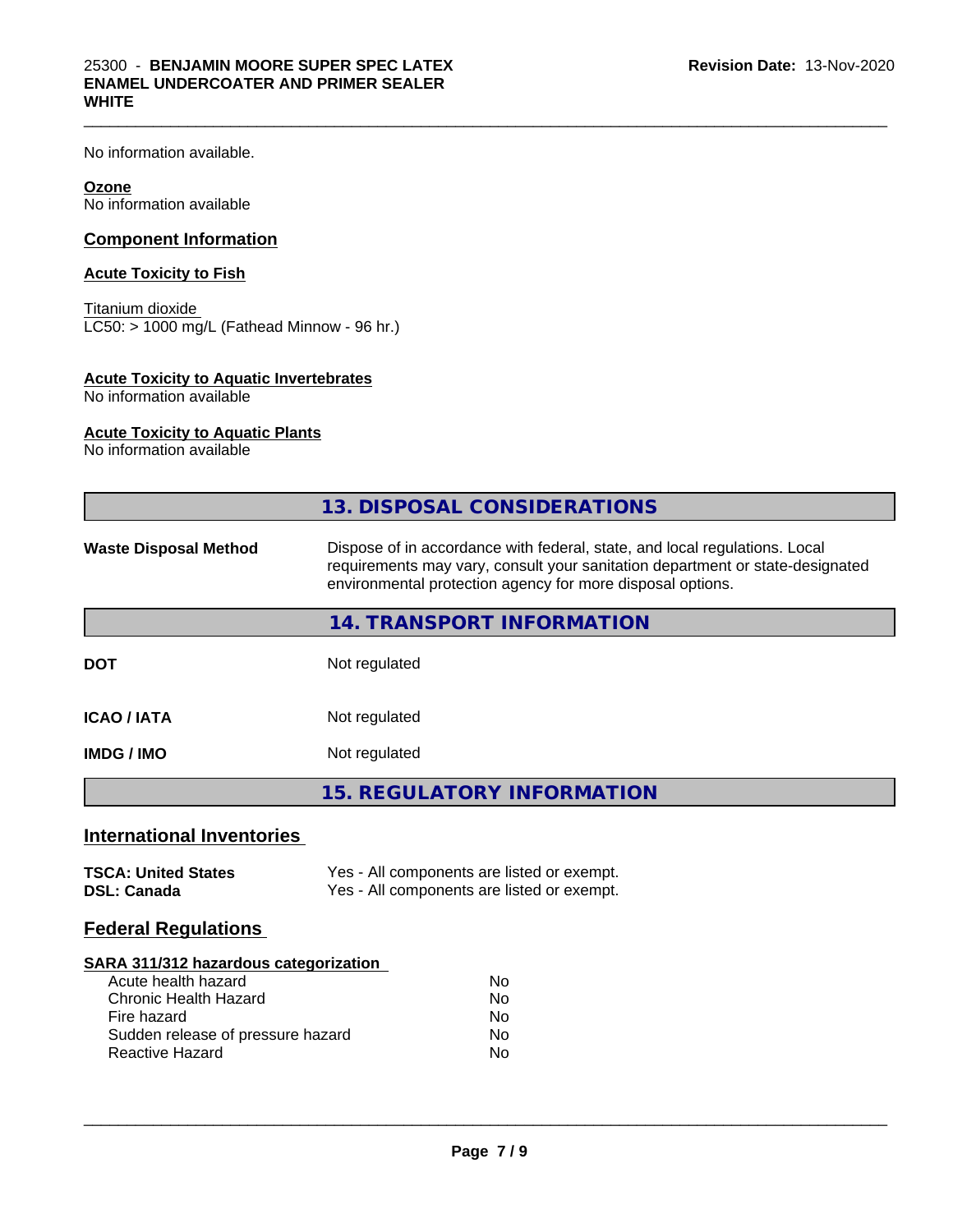#### **SARA 313**

Section 313 of Title III of the Superfund Amendments and Reauthorization Act of 1986 (SARA). This product contains a chemical or chemicals which are subject to the reporting requirements of the Act and Title 40 of the Code of Federal Regulations, Part 372:

*None*

#### **Clean Air Act,Section 112 Hazardous Air Pollutants (HAPs) (see 40 CFR 61)**

This product contains the following HAPs:

*None*

### **US State Regulations**

#### **California Proposition 65**

**AVIMARNING:** Cancer and Reproductive Harm– www.P65warnings.ca.gov

#### **State Right-to-Know**

| <b>Chemical name</b> | <b>Massachusetts</b> | <b>New Jersey</b> | Pennsylvania |
|----------------------|----------------------|-------------------|--------------|
| Limestone            |                      |                   |              |
| Titanium dioxide     |                      |                   |              |
| Kaolin               |                      |                   |              |
| Diatomaceous earth   |                      |                   |              |

**Legend**

X - Listed

### **16. OTHER INFORMATION**

**HMIS** - **Health:** 1 **Flammability:** 0 **Reactivity:** 0 **PPE:** -

 $\overline{\phantom{a}}$  ,  $\overline{\phantom{a}}$  ,  $\overline{\phantom{a}}$  ,  $\overline{\phantom{a}}$  ,  $\overline{\phantom{a}}$  ,  $\overline{\phantom{a}}$  ,  $\overline{\phantom{a}}$  ,  $\overline{\phantom{a}}$  ,  $\overline{\phantom{a}}$  ,  $\overline{\phantom{a}}$  ,  $\overline{\phantom{a}}$  ,  $\overline{\phantom{a}}$  ,  $\overline{\phantom{a}}$  ,  $\overline{\phantom{a}}$  ,  $\overline{\phantom{a}}$  ,  $\overline{\phantom{a}}$ 

#### **HMIS Legend**

- 0 Minimal Hazard
- 1 Slight Hazard
- 2 Moderate Hazard
- 3 Serious Hazard
- 4 Severe Hazard
- Chronic Hazard

X - Consult your supervisor or S.O.P. for "Special" handling instructions.

*Note: The PPE rating has intentionally been left blank. Choose appropriate PPE that will protect employees from the hazards the material will present under the actual normal conditions of use.*

*Caution: HMISÒ ratings are based on a 0-4 rating scale, with 0 representing minimal hazards or risks, and 4 representing significant hazards or risks. Although HMISÒ ratings are not required on MSDSs under 29 CFR 1910.1200, the preparer, has chosen to provide them. HMISÒ ratings are to be used only in conjunction with a fully implemented HMISÒ program by workers who have received appropriate HMISÒ training. HMISÒ is a registered trade and service mark of the NPCA. HMISÒ materials may be purchased exclusively from J. J. Keller (800) 327-6868.*